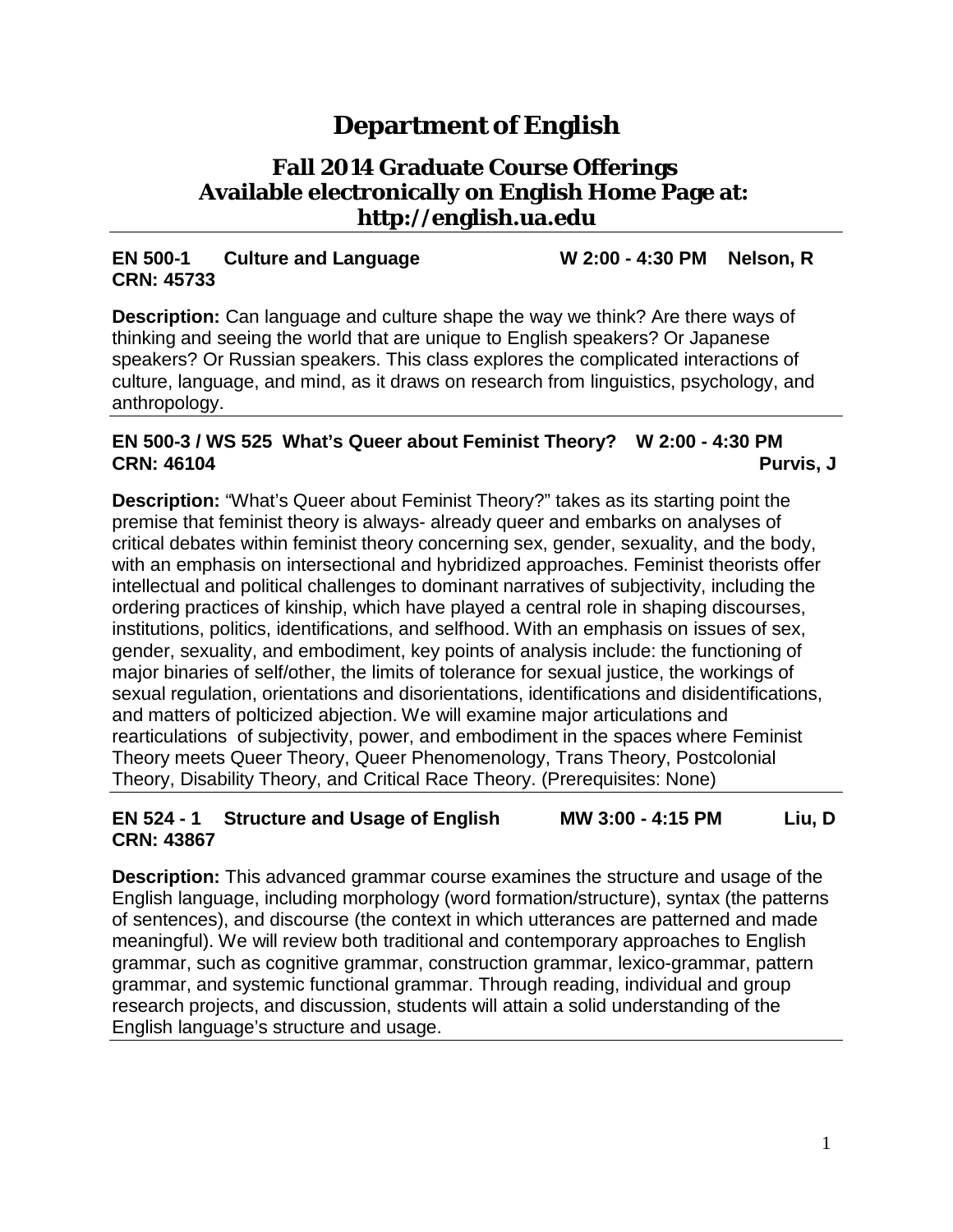| <b>EN 529-2</b><br><b>CRN: 42731</b> | <b>Directed Reading</b> | Rawlings, W |
|--------------------------------------|-------------------------|-------------|
| <b>EN 529-3</b><br><b>CRN: 42732</b> | <b>Directed Reading</b> | Liu, D      |
| <b>EN 529-4</b><br><b>CRN: 42733</b> | <b>Directed Reading</b> | Dayton, A   |

#### **EN 533-1 Teaching College English Practicum T12:30-1:30 PM Dayton, A CRN: 42948**

**Description:** Teaching College English Practicum – this two-credit-hour practicum and mentor system is designed to help develop effective pedagogy for teaching composition and to address practical teaching concerns. The course is required for all GTAs with 18 or more graduate hours who are teaching UA composition courses for the first time, and will consist of a one-hour large group meeting and a one-hour small group mentor meeting each week.

#### **EN 533-2 Teaching College English Practicum T 12:30-1:30 PM Kidd, J CRN: 46767**

**Description:** Teaching College English Practicum – this two-credit-hour practicum and mentor system is designed to help develop effective pedagogy for teaching composition and to address practical teaching concerns. The course is required for all GTAs with 18 or more graduate hours who are teaching UA composition courses for the first time, and will consist of a one-hour large group meeting and a one-hour small group mentor meeting each week.

#### **EN 533-3 Teaching College English Practicum T 12:30-1:30 PM Loper, N CRN: 46768**

**Description:** Teaching College English Practicum – this two-credit-hour practicum and mentor system is designed to help develop effective pedagogy for teaching composition and to address practical teaching concerns. The course is required for all GTAs with 18 or more graduate hours who are teaching UA composition courses for the first time, and will consist of a one-hour large group meeting and a one-hour small group mentor meeting each week.

#### **EN 533-101 Teaching College English Practicum R 12:30-1:30 PM Dayton, A CRN: 47042**

**Description:** Teaching College English Practicum – this two-credit-hour practicum and mentor system is designed to help develop effective pedagogy for teaching composition and to address practical teaching concerns. The course is required for all GTAs with 18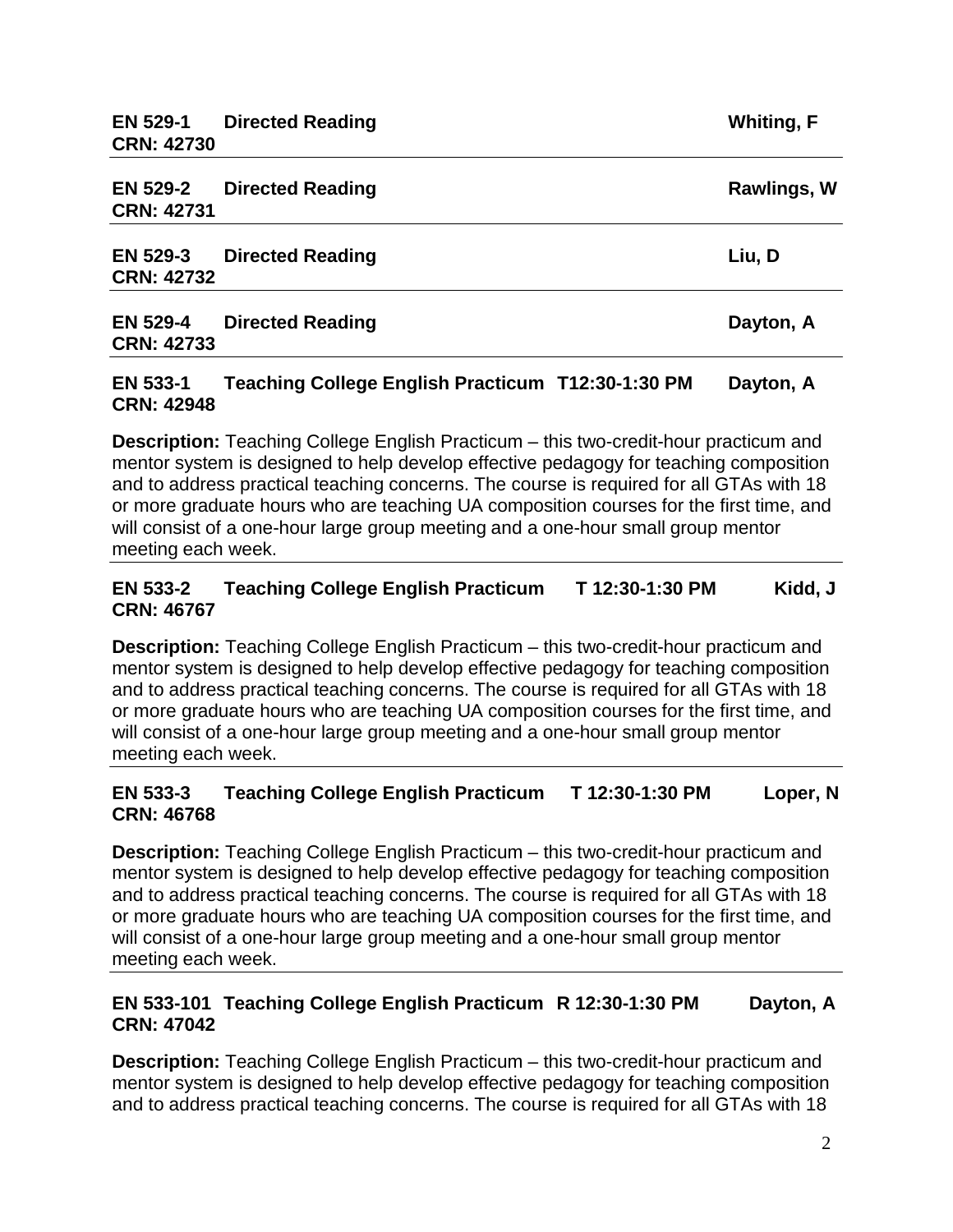or more graduate hours who are teaching UA composition courses for the first time, and will consist of a one-hour large group meeting and a one-hour small group mentor meeting each week.

#### **EN 533-102 Teaching College English Practicum R 12:30-1:30 PM Kidd, J CRN: 47044**

**Description:** Teaching College English Practicum – this two-credit-hour practicum and mentor system is designed to help develop effective pedagogy for teaching composition and to address practical teaching concerns. The course is required for all GTAs with 18 or more graduate hours who are teaching UA composition courses for the first time, and will consist of a one-hour large group meeting and a one-hour small group mentor meeting each week.

#### **EN 533-103 Teaching College English Practicum R 12:30-1:30 PM Loper, N CRN: 47045**

**Description:** Teaching College English Practicum – this two-credit-hour practicum and mentor system is designed to help develop effective pedagogy for teaching composition and to address practical teaching concerns. The course is required for all GTAs with 18 or more graduate hours who are teaching UA composition courses for the first time, and will consist of a one-hour large group meeting and a one-hour small group mentor meeting each week.

#### **EN 535-1 Literary Criticism TR 12:30 - 1:45 PM Whiting, F CRN: 49865**

**Description:** The course is an introduction to some of the principal theoretical ruminations that have impacted the understanding and practice of literary criticism in the West from—wait for it—classical antiquity to the present. Our objectives will be two-fold: first, to understand the major premises of these ruminations and their place within the history of literary criticism; second, to bring this understanding to bear upon our notions of our own literary critical practice.

#### **EN 537-1 Introduction to Graduate Studies R 10:00 - 12:30 PM O'Dair, S CRN: 45461**

**Description:** Graduate study in English differs from undergraduate study in English in two ways: its commitment to studying theory, criticism, and scholarship about literature, and its commitment to achieving superior skills in reading and writing. Such commitment involves practical problems of scholarly research (how to put together a piece of criticism, from start to finish, from literature review and basic research to composition and revision of an essay) but also philosophical problems (why should you put together a piece of criticism on a literary work, for whom, and according to which premises?). Such commitment involves self-direction and personal engagement, curiosity, drive.

Graduate students are not passive learners but actively seek out the library and databases in order to answer questions posed by the text, the professor, and fellow students. In class sessions we discuss readings; rarely will I lecture. We will not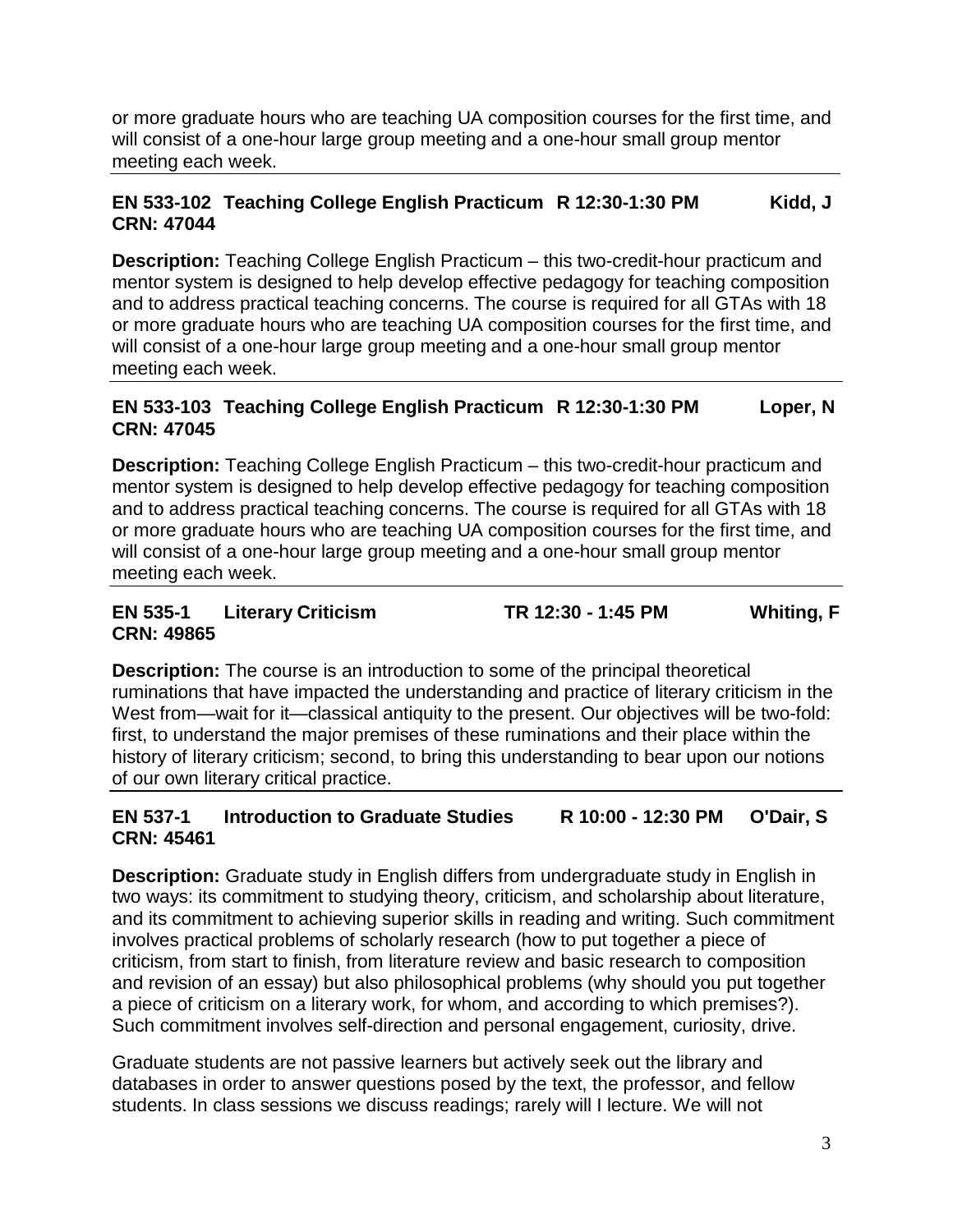cover everything but we may touch upon it all. Graduate students ask questions and try to answer them, having already thought about the issues raised in the readings; graduate students do not, for example, take notes on a laptop continuously throughout class. Nor of course do they text friends while in class. Toward the end of the term, we will consider, too, the evolving nature and politics of work in the academy and in English departments, and how these changes have affected and will affect our work.

**EN 598-1 Non-Thesis Research Whiting, F CRN: 49866 EN 598-2 Non-Thesis Research Rawlings, W CRN: 49867 EN 598-3 Non-Thesis Research Liu, D CRN: 49868 EN 598-4 Non-Thesis Research Dayton, A CRN: 49869 EN 599-1 Thesis Research Whiting, F CRN: 42740 EN 599-2 Thesis Research Rawlings, W CRN: 42741 EN 599-3 Thesis Research Liu, D CRN: 42742 EN 599-4 Thesis Research Dayton, A CRN: 42743 EN 601-1 Graduate Fiction Workshop T 2:00 - 4:30 PM Rawlings, W**

Two papers and 5 or 6 research exercises. Active participation.

# **CRN: 42600**

**Description:** This course is a forum for students in the graduate creative writing program to work together with the goal of helping each other develop as writers and readers. Emphasis will be on writing as a contemporary art form rather than on polishing prose for particular genres or markets. Students will articulate through their readings of their classmate's work, through the application of literature and theory read in other classes, and especially through the fiction they write in this class, an awareness of the contemporary moment in literary practice, a reason for doing whatever they are doing in their own fiction, and a means to bring the two together.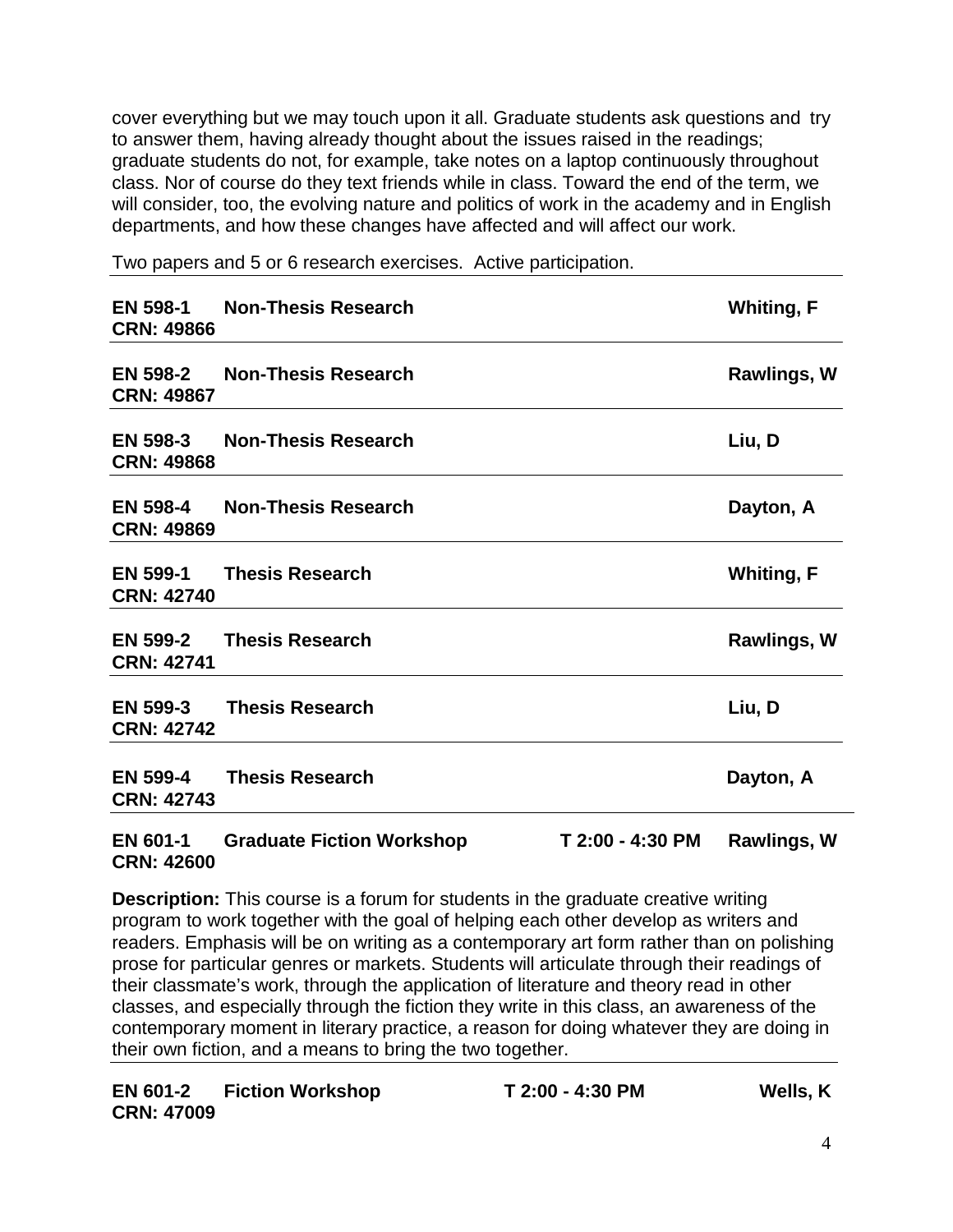**Description:** Enrollment limited to students with approved portfolios (approval secured upon admission to the MFA program). Focus will be discussion of original student writing; other reading and writing may be assigned.

### **EN 603-1 Poetry Workshop T 2:00 - 4:30 PM Brouwer, J CRN: 45804**

**Description:** This is a workshop course, and the bulk of our time will be spent discussing the poems you write. However, on the theory that lively reading can aid and abet lively writing, we will also read and discuss poetry and criticism by others. This course is open to MFA students working in their major genre. Other interested graduate students must submit a sample of 5-7 pages of poetry to the director of creative writing well before pre-registration to be considered for admission

#### **EN 603-2 Poetry Workshop T 2:00 - 4:30 PM New Hire CRN: 48221**

**Description:** Enrollment limited to students with approved portfolios (approval secured upon admission to the MFA program). Focus will be discussion of original student writing; other reading and writing may be assigned

## **EN 605-1 Creative Nonfiction Workshop T 10:00 - 12:30 PM New Hire CRN: 49870**

**Description:** Enrollment limited to students with approved portfolios (approval secured upon admission to the MFA program or during advising period — see creative writing director). Focus will be discussion of original student writing; other reading and writing may be assigned. Sample topics: nonfiction; hypertext; prose poem.

### **EN 608-1 20th - 21st Century R 2:00 - 4:30 PM Behn, R American Poetics: Under the Influence**

### **CRN: 42601**

**Description:** This course will be a survey of poems and ideas about poetry written in the words of the poets themselves. We will read, discuss, and respond in writing to key poems as well as writings about poetics from major American writers of the last hundred-plus years. Over the course of the course, you will develop a sense of the ―map‖ of the history of aesthetics that leads up to our own moment, and put yourself under its influence, expanding your approaches to your own writing. This course is suitable for both poets and prose writers; no prior knowledge is assumed. Each week, participants will write a short response to the reading and try a creative exercise under the influence of the writer(s) we are studying. Each participant will also be responsible for an oral report to the class. Just imagine: next time someone mentions "deep image poetry," "the raw and the cooked," "high modernism," "Imagism," "Black Mountain," "Personism," "New York School," "the beats," "elliptical poetry," "objective correlative," "LANGUAGE poetry," "ecopoetry," etc., or, god forbid, "confessionalism," you will know, in detail, who coined these phrases, who espoused and transmitted these ideas, who wrote in their atmosphere, who took exception to them, and how these notions have evolved over time. Along the way, you get to read a whole bunch of gorgeous and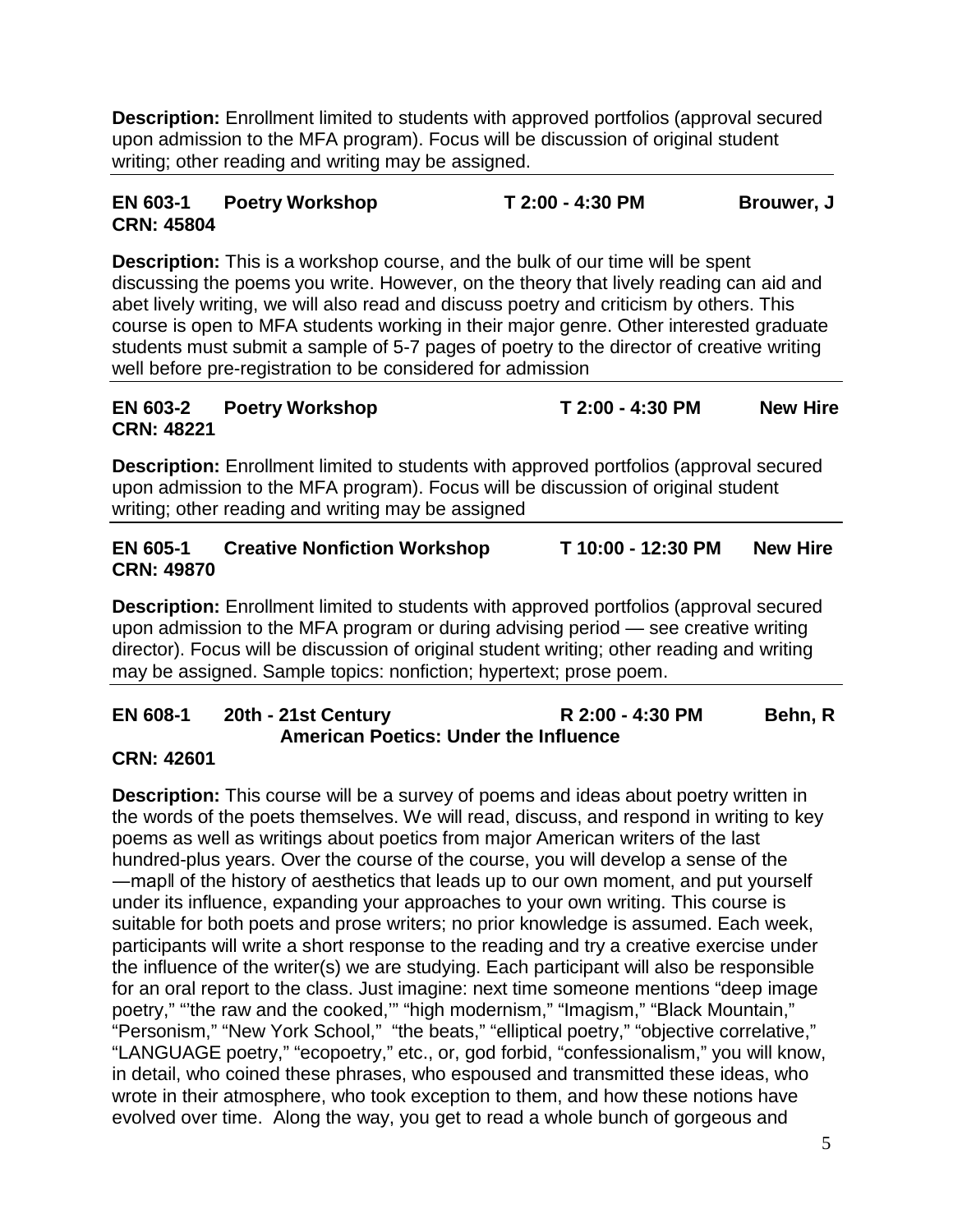various poems and write some new creative pieces and statements of aesthetics to add to the tradition.

Texts: Gioia, ed., Twentieth-Century American Poetics, Gioia, ed., Twentieth-Century American Poetry, Hoover, ed.,

Postmodern American Poetry, and many other texts as provided. Open to MFA students.

#### **EN 608-2 Forms: Construction of Authorship M 2:00 - 4:30 PM Martone, M CRN: 42605**

**Description:** We will read and discuss work that addresses the issue of authorial construction and the intersections of the "creative" with the "commercial," "writing" with "reading," and "writing" with "publishing." What does it mean to want to be a writer in America? What is the job description? Is it even accurate to call it a job? There will be weekly writing prompts, and a semester long project. There will be field trips and movies.

#### **EN 608-3 The Very Short Story and the Prose Poem R 2:00 – 4:30 PM Wells, K CRN: 45735**

**Description:** The compressed story and the prose poem are similarly beleaguered forms in that they've both been the target of criticism dismissing them as the ambivalent lesser offspring of more generically legitimate forms. In 1986, Sudden Fiction, the first anthology of very short stories, claimed to be heralding "an explosive new literary form," suggesting that the runt story is a bona fide genre within literary fiction and worthy of being recognized as such.

Since that time, journals, contests, more anthologies, and collections devoted to the short- short, flash fiction, microfiction, et al, have proliferated. Charles Baxter, in his introduction to Sudden Fiction International, asks this question: Does size matter? He goes on to make a reasoned argument that it shouldn't and that, in fact, in an age when we are all assailed and overwhelmed by information, it might well be the small and the discrete that is more likely to affect us.

The prose poem has been recognized as a hybrid form since the posthumous publication, in 1869, of Baudelaire's Paris Spleen: LittlePoems in Prose (which was influenced by an earlier posthumous—beware the prose poem!—publication by Louis Bertrand), birthing a genre that would be controversial in its resistance to being exclusively fish or exclusively fowl (or its insistence on being both). This genre-muddling provoked much debate that revolved around a definition of the poetic for the sake of determining whether or not a prose poem could indeed be legitimately termed poetry. Although the debate over whether prose poetry is an oxymoron or not has grown less shrill over the years, the mongrel form continues to raise the hackles of some readers and critics.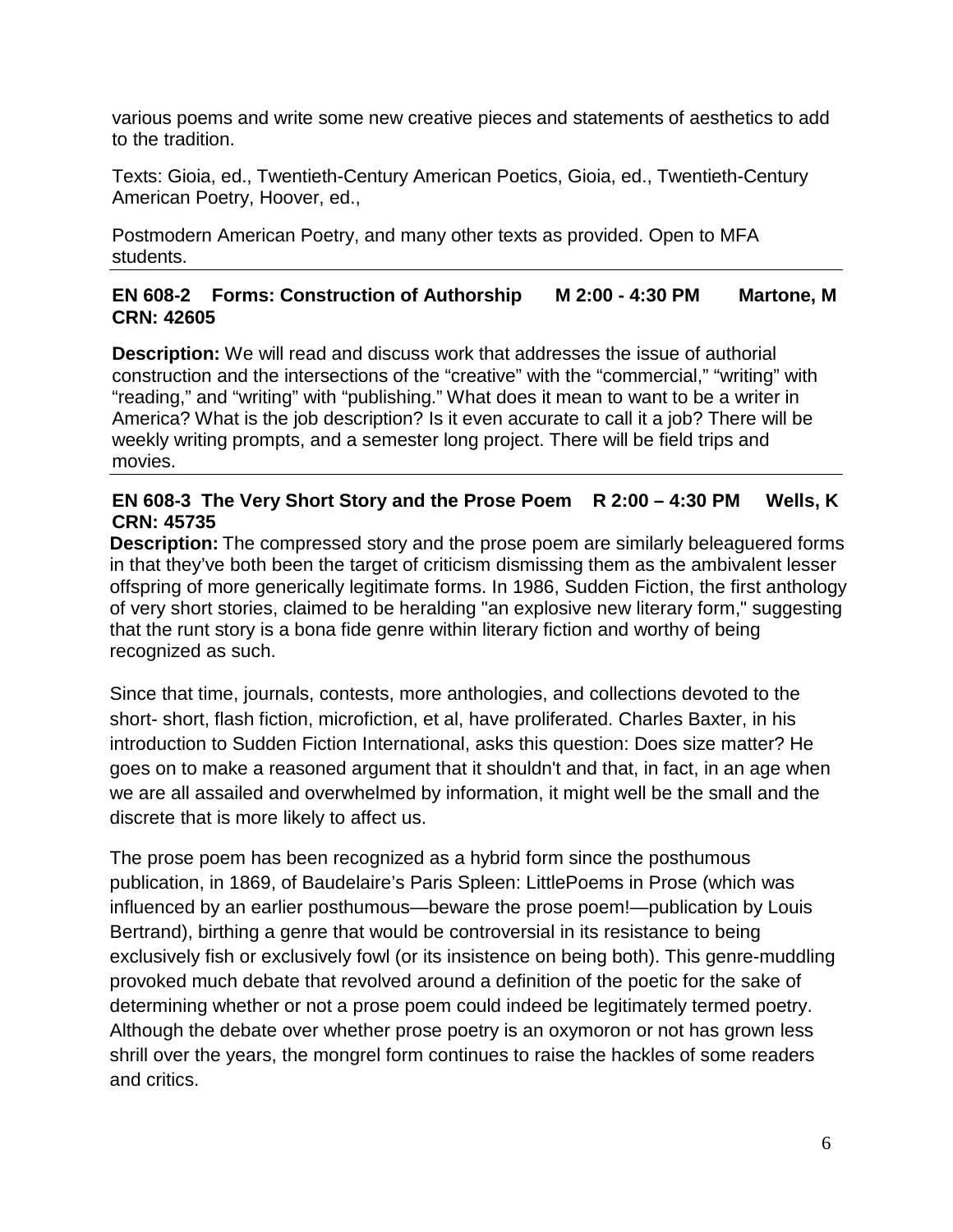This class takes as a given that flash fiction and prose poems, however historically controversial, are vital and varied and exciting forms worthy of our scrutiny and practice, and what we'll investigate here is what these forms make possible. We'll consider what the advantages are of being generically chimerical, of being lion, goat, and snake at once.

#### **EN 609-320 Writers at Work: Form. Theory. Practice M 5:00 - 5:50PM Martone, M CRN: 49871**

**Description:** Short course in specialized topic of interest to creative writers. Sample topics: Teaching Creative Writing, Profession of Authorship, Writing Internship, Publishing: A Brief History, Poetry and Dance, Episodic Form. This course is required of all students teaching EN 200 for the first time.

#### **EN 609-321 The Academic Job Market T 5:00 - 5:50 PM Wells, K CRN: 49872**

**Description:** This course is devoted to educating you about and preparing you for the academic job market. Letters of application, CVs, dossiers, writing samples, teaching philosophies, interviews, these are the things that will be discussed, practiced, and demystified (somewhat) by this course.

#### **EN 609-322 Style Studio: The Sentence R 5:30 - 6:30 PM Behn, R CRN: 50137**

**Description:** In this one-hour class, we will consider a variety of stylistic approaches to the sentence. Each meeting will consist of a consideration of daring, or at least various, uses of syntax, the line or paragraph vis a vis the sentence, the order of words and the rhythms of sentences, the ways sentences accumulate--or don't, the purpose of the sentence, its interactions with punctuation, etc. We will sample a very wide variety of published writers. Each class will include an opportunity for in-class writing.

#### **EN 609-323 The Poem Of Our Time: Garbage & Poetry T 5:00-5:50 PM Staples, H CRN: 50616**

**Description:** We will consider the use of garbage as an imaginative and material resource for poetry. Our readings may include Garbage, A.R. Ammons; All the Garbage of the World Unite, Kim Hyesoon;The Wasteland, T.S. Eliot; The Garbage Eater, Brett Foster; Culture of One, Alice Notley; Malfeasance: Appropriation through Pollution, Michel Serres. Students will write and discuss their own "trashy" poems.

# **EN 613-1 Second Language Development R 2:00 - 4:30 PM Liu, D CRN: 45737**

**Description:** This course explores issues and theories about second language development. It focuses on the study of learner language; language learning process; biological, psychological, and social factors affecting the process; and the role of formal instruction in second language development. Where relevant, first, third, and fourth language development issues will also be addressed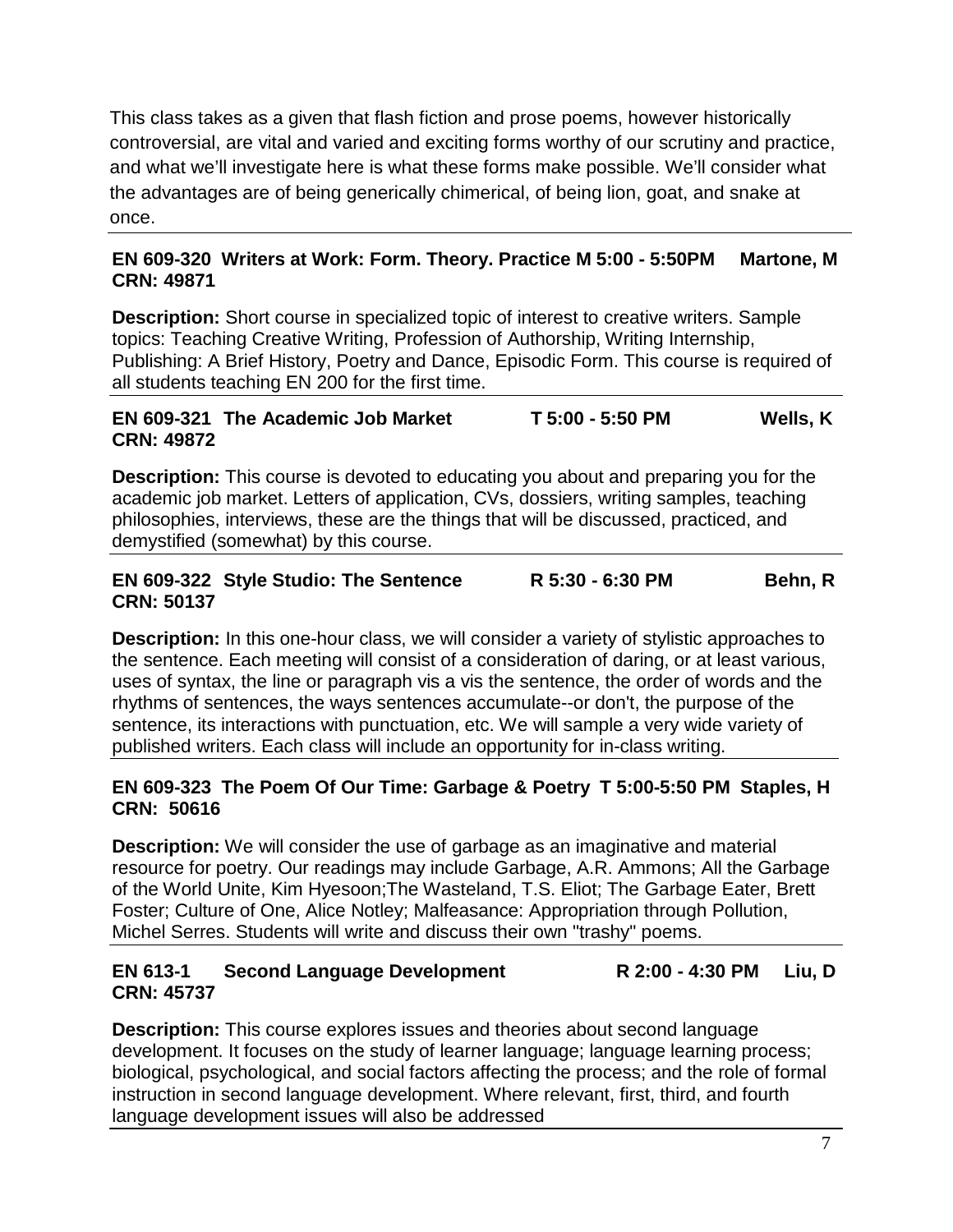# **CRN: 45738**

**Description:** An advanced introductory linguistics course that focuses on the English language and which has relevance for students in the TESOL, literature, rhetoric and composition, and MFA programs.

| EN 630-1<br><b>CRN: 42744</b>        | <b>Directed Readings</b>                                                              |                     | <b>Whiting, F</b> |
|--------------------------------------|---------------------------------------------------------------------------------------|---------------------|-------------------|
| <b>EN 630-2</b><br><b>CRN: 42745</b> | <b>Directed Readings</b>                                                              |                     | Liu, D            |
| <b>EN 630-3</b><br><b>CRN: 43992</b> | <b>Directed Readings</b>                                                              |                     | Dayton, A         |
| <b>EN 630-4</b><br><b>CRN: 43997</b> | <b>Directed Readings</b>                                                              |                     | O'Dair, S         |
| <b>EN 643-1</b>                      | 20 <sup>th</sup> Century American Lit<br>Modernism's Maturity: The Poets of the 1930s | TR 11:00 - 12:15 PM | White, H          |

#### **CRN: 48220**

"The creator of the new composition in the arts is an outlaw until he is a classic." - Gertrude Stein, 1926

**Description:** In this course we will read closely a range of books by American poets in the 1930's. Tracing the truncations (Hart Crane), flourishings (Ezra Pound, Marianne Moore, Wallace Stevens), transitions (Robert Frost), and new beginnings (George Oppen) that took place in the1930s will show why it remains one of the most complex and fruitful decades for American poetry of the 20th Century. In seeking to understand how Modernism's former outlaws became, in that decade, the classics they remain, we will pay close attention to not only the work these poets made, but the material circumstances that surrounded their publication, and the critical prose that shaped their reputations.

### **EN 647-1 Plantation Sexuality T 3:30 - 6:00 PM Crank, A CRN: 50136**

**Description:** One quick look around the campus of UA should confirm that the image of the plantation continues to be a compelling framing device for authentic southern expression. Scholars like Michael Bibler and Patricia Yaeger suggest that an emphasis on plantation culture extends beyond southern architecture or aesthetics and engages with multiple discourses that describe gender and sexuality in the South. This course examines how the plantation framed (and continues to frame) southern sexuality from the mid-19th Century well into the latter decades of the 20th Century. We will be especially interested in the intersection of plantation sexuality and queerness, including sites of queer expression for tomboys, transgression, interracial taboos, effeminacy, and class performance.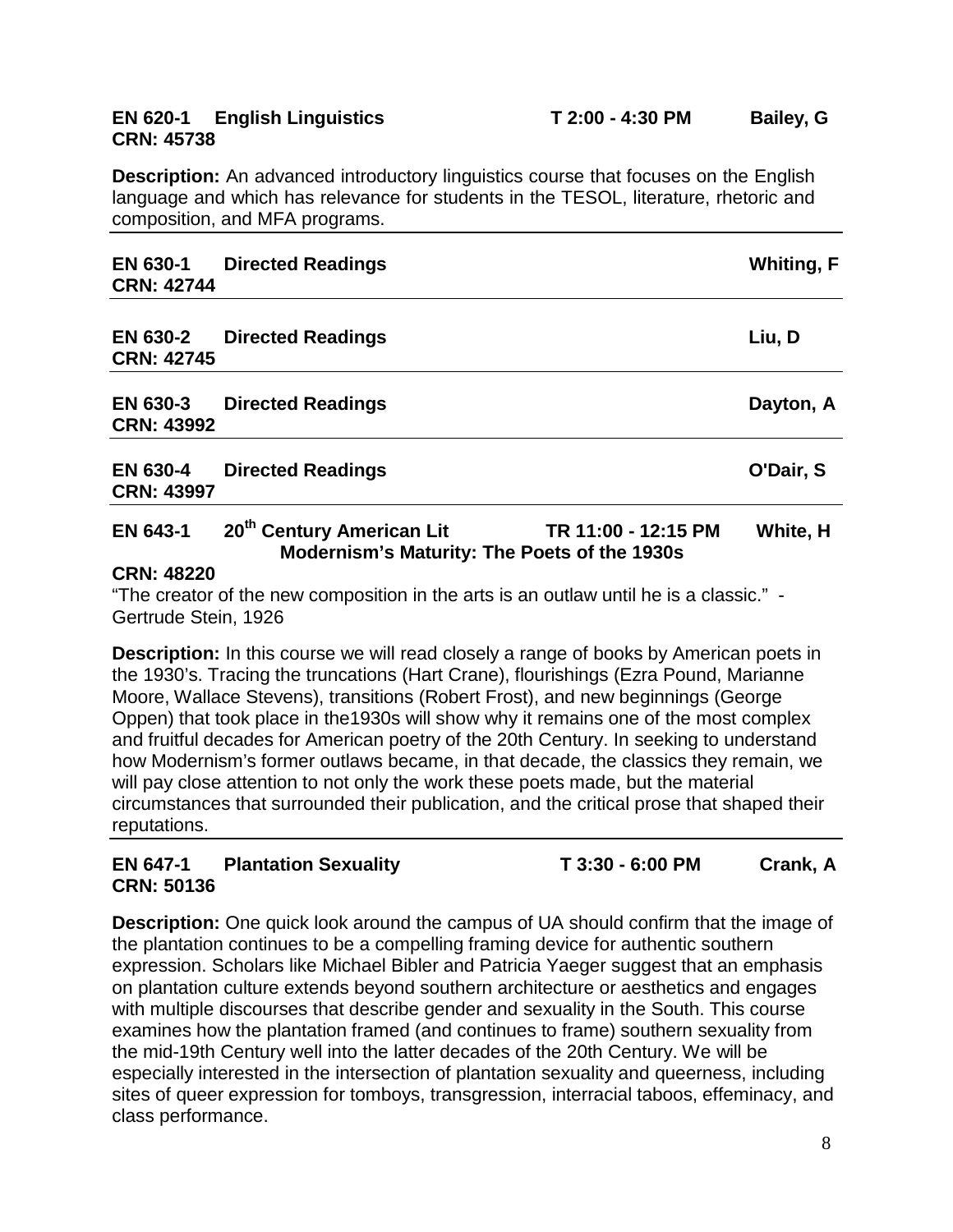Possible authors include--Harriet Jacobs, Kate Chopin, Margaret Mitchell, Ellen Glasgow, Tennessee Williams, William Faulkner, Truman Capote, Alice Walker, Dorothy Allison, and Alice Randall.

## **EN 652-1 Theories of Teaching Composition W 10:00 - 12:30 PM Niiler, L CRN: 4988**

**Description:** This course will provide an overview of the major theories and philosophical underpinnings informing the field of rhetoric/composition studies. We will discuss major assumptions in the field, current pressing debates, and more recent theoretical developments as they pertain to the composition classroom and specific pedagogical activities. Required texts may include work by James Berlin, Ann Berthoff, Stephen North, Patricia Bizzell, Lester Faigley, Hephzibah Roskelly, Victor Villanueva, Mary Louise Pratt, John Clifford, and John Schilb, among others. Oral reports, weekly blogs, and a seminar-length research paper will be required.

#### **EN 653-1 Research Methods in Rhetoric-composition T 2:00 - 4:30PM Dayton, A CRN: 49882**

**Description:** This course will explore how researchers design their projects and select methods that best address their research questions. We'll explore research less as a definitive way to answer certain questions and more as a way to develop and elaborate those questions. As such, research isn't something that scholars do in isolated fashion, but a way of intervening in a disciplinary conversation. We'll consider the ethical dimensions of conducting research.

#### **EN 666-1 Jacobean and Carol Drama F 3:00 - 5:30 PM Wilson, E "Hacking the Renaissance: Digital Access to Literary Networks" CRN: 50354**

**Description:** In this course we will use Digital Humanities techniques to access and reconstruct early modern literary networks. There is no requirement for students to be experts in computing or digital humanities techniques: all necessary approaches will be covered in the course. By employing traditional advanced research strategies in a digital environment we will explore new connections between early modern literary works and the intellectual social networks from which they sprang and in which they circulated. We will engage with a full spectrum of texts from the familiar ground of Milton and Marvell studies to little-known pamphlets, pedagogical works, and scientific, political, and religious tracts. There will be significant scope for individualized innovative research outcomes and there will be the opportunity to share findings not only within the course but for posterity with the wider early modern academic community via publication in the EMNON Project, which I will explain in detail at the start of the course. We will forge a modern knowledge network to discover our early modern literary counterparts.

#### **EN 668-1 Milton and the Songs of the Spirit W 2:00 - 4:30 PM Ainsworth, D CRN: 46773**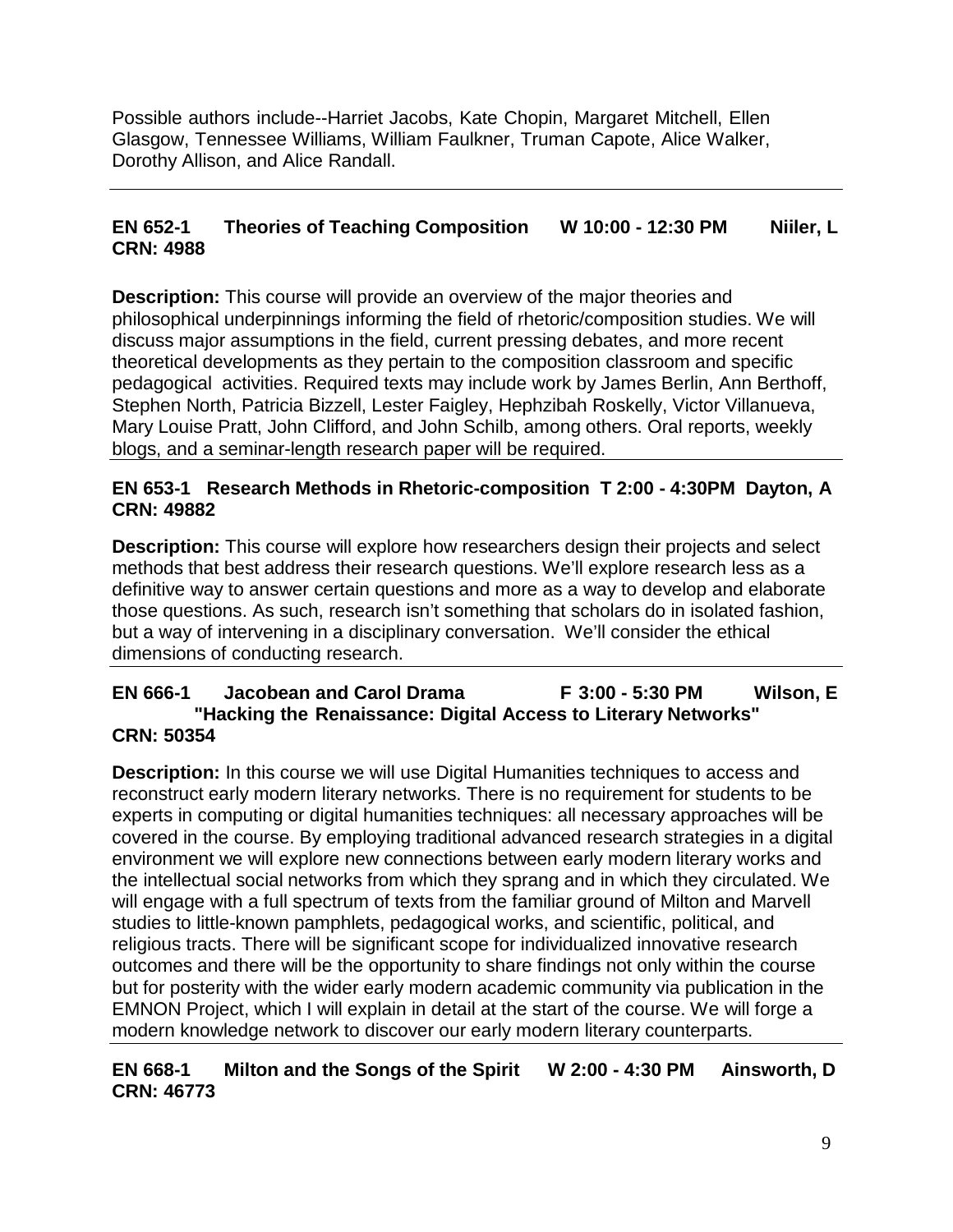**Description:** This course will investigate John Milton's approaches to the Holy Spirit within his writing, with particular emphasis on the relationship between music and the role of the Spirit in generating community. Readings will include Paradise Lost, Paradise Regained, Samson Agonistes and a range of shorter poetry and prose, as well as selections from the new edition of De Doctrina Christiana.

#### **EN 683-1 Romantic Literature MW 4:30 - 5:45 PM Tedeschi, S Byron, Shelley, Keats: The Poetics of Regency Liberalism CRN: 49883**

**Description:** Byron, Shelley, and Keats participated in a diverse oppositional milieu that restated Enlightenment ideals against the dominant political and cultural reaction and counterrevolution of the Regency period. All three poets were polarizing figures in a highly politicized contemporary press. Byron and Shelley, together with radical publisher Leigh Hunt, founded a journal called The Liberal in order to provide a forum for writers loosely sharing certain literary, political, and ideological convictions – Keats, who had been closely linked with this circle, died before this specific project began. In the Preface to the first issue of The Liberal, Hunt declares that —the object of our work is not political except inasmuch as all writing now-a-days must involve something to that effect, the connexion between politics and all other subjects of interest to mankind having been discovered, never again to be done away.‖ Despite its short run, the journal helped introduce the familiar modern political meaning of the word — liberall to domestic British politics. In this course, we will examine the various ways in which the intellectual elements of Regency liberalism – including varieties of materialism, belief in the public sphere, and theories of progressive history – shape the poetry of Byron, Shelley, and Keats. We will read widely in their poetry, essays, and letters, including close attention to Byron's Childe Harold's Pilgrimage, Shelley's Prometheus Unbound, and Keats's Hyperion fragments. We will also read and evaluate some of the most important recent scholarship in the field.

| <b>EN 698-1</b><br><b>CRN: 42747</b> | <b>Non-Diss Research</b> | <b>Whiting, F</b> |
|--------------------------------------|--------------------------|-------------------|
| <b>EN 698-2</b><br><b>CRN: 42748</b> | <b>Non-Diss Research</b> | Liu, D            |
| <b>EN 698-3</b><br><b>CRN: 42749</b> | <b>Non-Diss Research</b> | Dayton, A         |
| <b>EN 699-1</b><br><b>CRN: 42752</b> | <b>Diss Research</b>     | <b>Whiting, F</b> |
| <b>EN 699-2</b><br><b>CRN: 42753</b> | <b>Diss Research</b>     | Liu, D            |
|                                      |                          |                   |